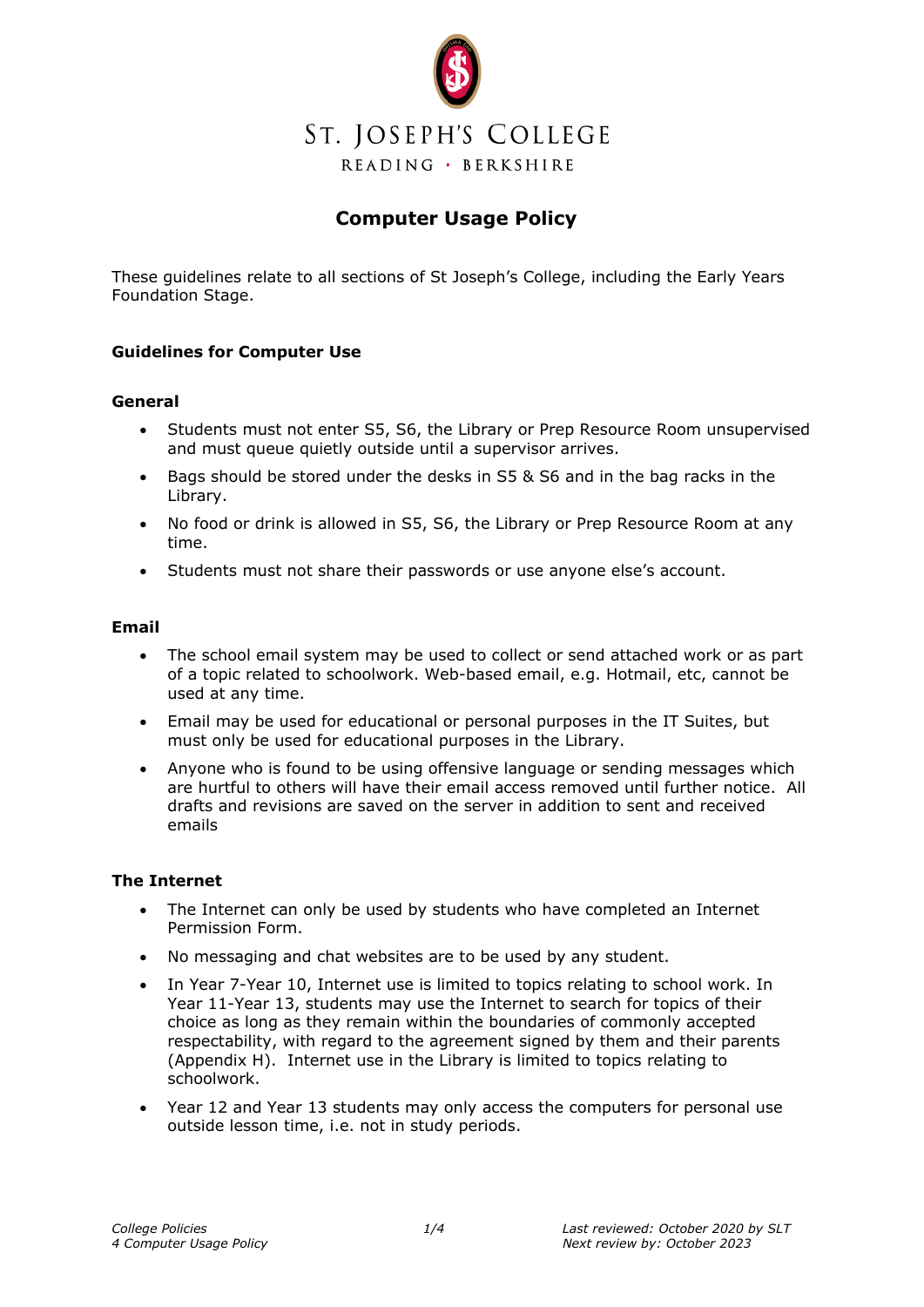

# **In the Senior School**

• All pupils sign an Acceptable Use Policy (e-form) at the beginning of their time in the Senior School, which must be adhered to at all times. A copy is located at the end of this document.

# **Use of computers in lesson time**

- Students in small numbers may be sent by a teacher to the Library to use the computers.
- If there is no room in the Library, they may go to S5 and S6 and ask whoever is teaching if there are spare machines and, if so, join the group. If the room is empty they may not use the machines.

# **Use of computers out of lesson time**

## **Before School**

• The IT Suites are not open for use before school as it is unsupervised at this time.

#### **Lunchtime**

- The IT Suites and the Library are supervised by staff or prefects who share supervision between them over the lunch period. Supervisors reserve the right to allocate computer use.
- The IT Suites are open for supervised use from  $1:10 1:40$  pm; the Library is open for supervised use from 1:00-1:40pm. A priority system gives preference to different year groups on different lunchtimes, although students are allowed in the rooms on any day; a list of which year groups have priority each day is on display in the IT Suites. If the room is full, the supervisor will ask a student without priority to leave so as to make a computer available for the student with priority. Students without access to a computer at home will be given extra lunchtime privileges.
- Students unable to use the Suites on their priority day because of official crosscurricular activities should speak to the supervising staff to arrange priority access on another day.

## **After School**

- The computers in the Library are available for use after school from 3:30- 6:00pm.
- Students wishing to use the computers should inform the Librarian or member of staff on duty that they wish to do so. Supervisors reserve the right to allocate the use of computers.
- Students may use the IT Suites provided that supervision is available, however must inform the Library supervisor that they are doing this.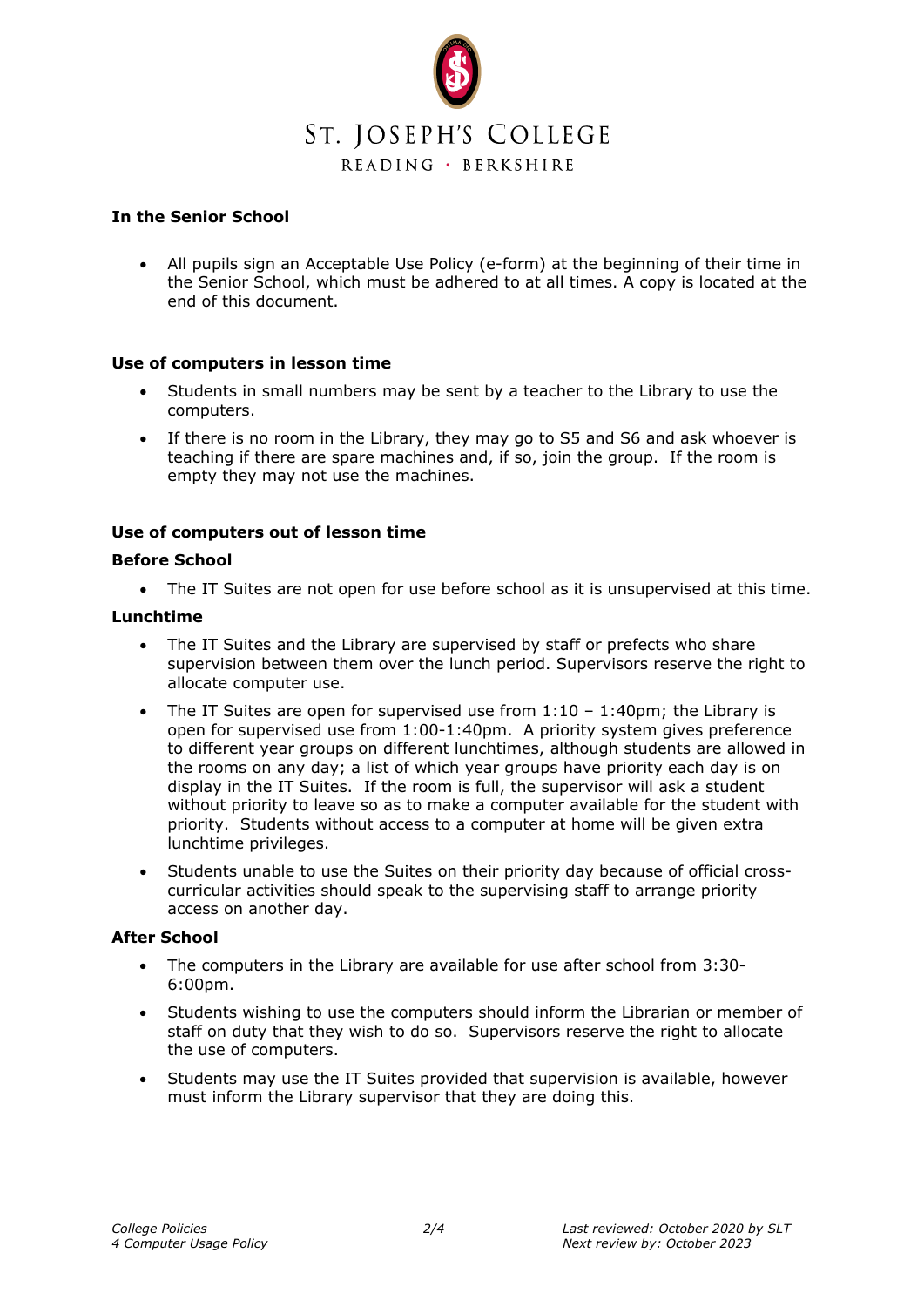

# **Sixth Form**

- Year 12 and Year 13 students may use the computers in the IT Suites, Library or the Sixth Form area at any time that they have a free period. If a teacher is using the room, students must ask the teacher whether there are spare machines and quietly work in with the class if this is acceptable to the teacher.
- Year 12 and Year 13 students are able to connect personally-owned devices to a wireless Internet connection, however must speak to the IT Support Department before doing so for the first time.
- Students may use the wireless network for educational and personal reasons, however usage must remain within the boundaries of commonly accepted responsibility at all times. Students found to be misusing the provision may have their access revoked.